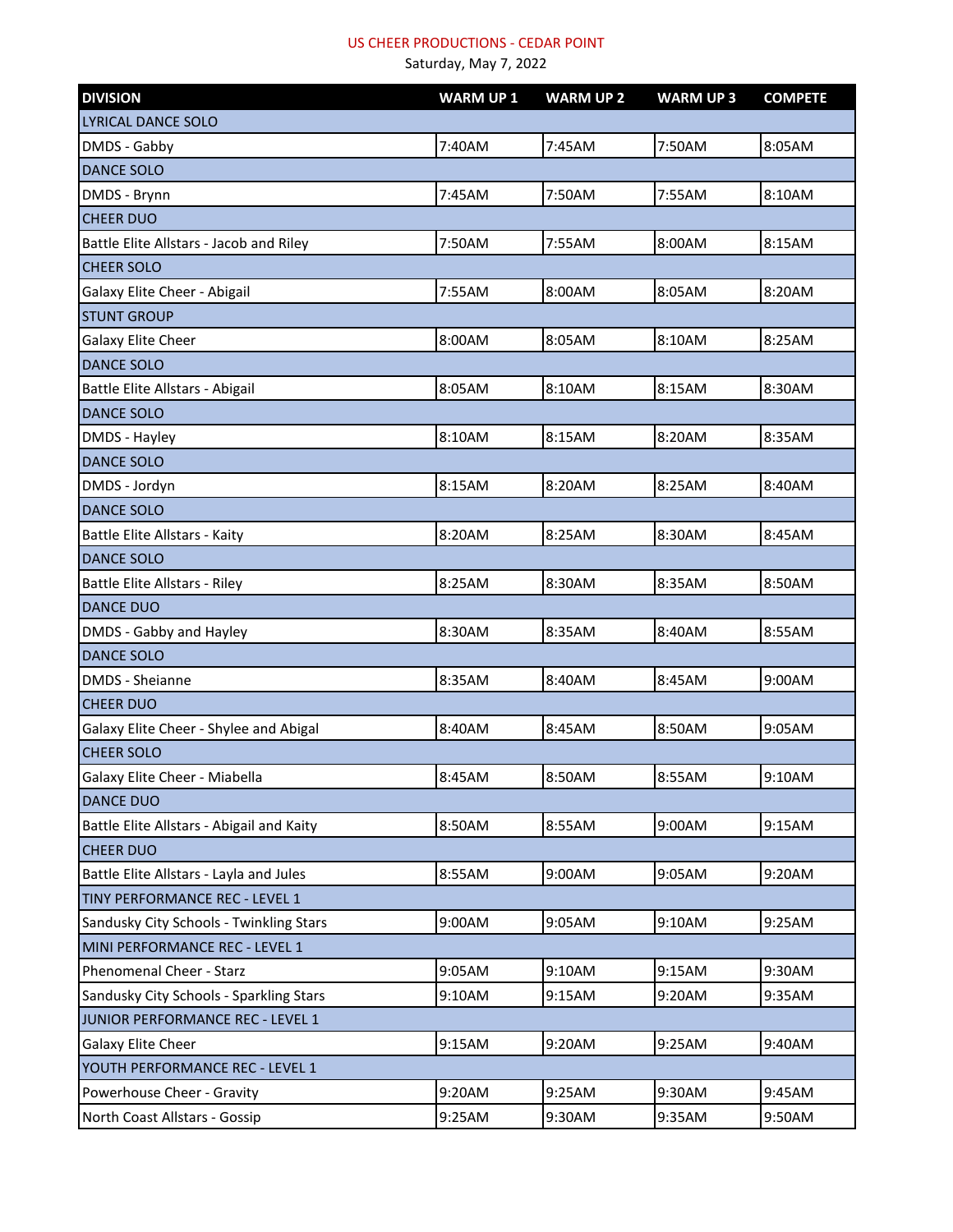| Rising Stars - Blaze                    | 9:30AM                 | 9:35AM  | 9:40AM  | 9:55AM  |
|-----------------------------------------|------------------------|---------|---------|---------|
| <b>SENIOR PERFORMANCE REC - LEVEL 1</b> |                        |         |         |         |
| Cheer Image Iconz - Supreme Elite       | 9:35AM                 | 9:40AM  | 9:45AM  | 10:00AM |
| Sandusky City Schools - Shooting Stars  | 9:40AM                 | 9:45AM  | 9:50AM  | 10:05AM |
| YOUTH PERFORMANCE REC - LEVEL 2         |                        |         |         |         |
| Phenomenal Cheer - Iconz                | 9:45AM                 | 9:50AM  | 9:55AM  | 10:10AM |
| JUNIOR PERFORMANCE REC - LEVEL 2        |                        |         |         |         |
| Galaxy Elite Cheer                      | 9:50AM                 | 9:55AM  | 10:00AM | 10:15AM |
| <b>TINY LEVEL 1 EXPO</b>                |                        |         |         |         |
| Rising Stars Academy - Starbabies       | 9:55AM                 | 10:00AM | 10:05AM | 10:20AM |
| Rockstar Cleveland - Imagine Dragons    | 10:00AM                | 10:05AM | 10:10AM | 10:25AM |
| Top Gun Allstars - Twinkles             | 10:05AM                | 10:10AM | 10:15AM | 10:30AM |
| Elite Cheer Michigan - Starlights       | 10:10AM                | 10:15AM | 10:20AM | 10:35AM |
| <b>SHOW TEAM LEVEL 1</b>                |                        |         |         |         |
| Sandusky City Schools - Rising Stars    | 10:15AM                | 10:20AM | 10:25AM | 10:40AM |
| SENIOR PERFORMANCE REC - LEVEL 4        |                        |         |         |         |
| Phenomenal Cheer - Legendz              | 10:20AM                | 10:25AM | 10:30AM | 10:45AM |
|                                         | <b>10 MINUTE BREAK</b> |         |         |         |
| <b>TINY NOVICE LEVEL 1</b>              |                        |         |         |         |
| Turners Allstars - Blue Angles          | 10:35AM                | 10:40AM | 10:45AM | 11:00AM |
| Galaxy Elite Cheer - Tiny Novice        | 10:40AM                | 10:45AM | 10:50AM | 11:05AM |
| <b>Sting Allstars - Bumble Bees</b>     | 10:45AM                | 10:50AM | 10:55AM | 11:10AM |
| Midwest Cheer Elite - Starlights        | 10:50AM                | 10:55AM | 11:00AM | 11:15AM |
| Rockstar Cleveland - Chumbawamba        | 10:55AM                | 11:00AM | 11:05AM | 11:20AM |
| North Coast Allstars - Snitchers        | 11:00AM                | 11:05AM | 11:10AM | 11:25AM |
| Capital City Allstars - Tiny Rainbows   | 11:05AM                | 11:10AM | 11:15AM | 11:30AM |
| In10sity - Raindrops                    | 11:10AM                | 11:15AM | 11:20AM | 11:35AM |
| MINI NOVICE LEVEL 1                     |                        |         |         |         |
| Infinity Cheer - Harmony                | 11:15AM                | 11:20AM | 11:25AM | 11:40AM |
| Turners Allstars - Party Pink           | 11:20AM                | 11:25AM | 11:30AM | 11:45AM |
| YOUTH NOVICE LEVEL 1                    |                        |         |         |         |
| Top Gun Allstars - Sparkle              | 11:25AM                | 11:30AM | 11:35AM | 11:50AM |
| Infinity Cheer - Virtue                 | 11:30AM                | 11:35AM | 11:40AM | 11:55AM |
| <b>JUNIOR NOVICE LEVEL 1</b>            |                        |         |         |         |
| Top Gun Allstars - Dynasty              | 11:35AM                | 11:40AM | 11:45AM | 12:00PM |
| YOUTH REC HIP HOP                       |                        |         |         |         |
| Rising Stars - White Ice                | 11:40AM                | 11:45AM | 11:50AM | 12:05PM |
| AWARDS @ 12:20PM                        |                        |         |         |         |
| <b>SENIOR HIP HOP</b>                   |                        |         |         |         |
| <b>TGS Shocks - Phantom</b>             | 12:30PM                | 12:35PM | 12:40PM | 12:55PM |
| <b>TINY PREP LEVEL 1.1</b>              |                        |         |         |         |
| North Coast Allstars - Tattletales      | 12:35PM                | 12:40PM | 12:45PM | 1:00PM  |
| Top Gun Allstars - Glow                 | 12:40PM                | 12:45PM | 12:50PM | 1:05PM  |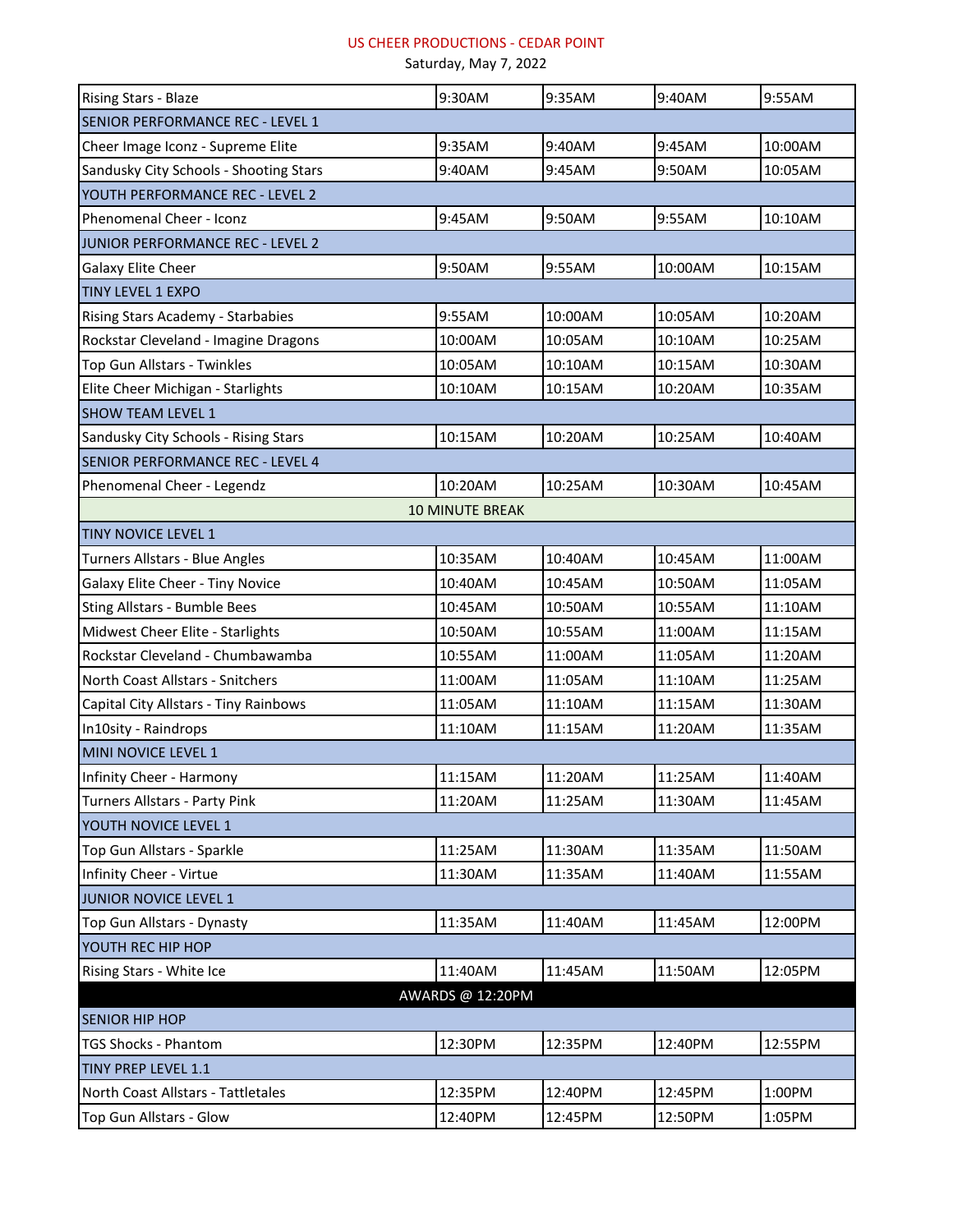| Rockstar Cleveland - They Might Be Giants | 12:45PM                | 12:50PM | 12:55PM | 1:10PM |
|-------------------------------------------|------------------------|---------|---------|--------|
| MINI PREP LEVEL 1.1                       |                        |         |         |        |
| TGS Shocks - Rain                         | 12:50PM                | 12:55PM | 1:00PM  | 1:15PM |
| <b>DMCS - Wildfire</b>                    | 12:55PM                | 1:00PM  | 1:05PM  | 1:20PM |
| <b>Sting Allstars - Honeybees</b>         | 1:00PM                 | 1:05PM  | 1:10PM  | 1:25PM |
| <b>JUNIOR HIP HOP</b>                     |                        |         |         |        |
| <b>TGS - Shocks</b>                       | 1:05PM                 | 1:10PM  | 1:15PM  | 1:30PM |
| YOUTH PREP LEVEL 1.1                      |                        |         |         |        |
| Northcoast - Scoop                        | 1:10PM                 | 1:15PM  | 1:20PM  | 1:35PM |
| Top Gun Allstars - Dazzle                 | 1:15PM                 | 1:20PM  | 1:25PM  | 1:40PM |
| Rockstar Cleveland - Electric Mayhem      | 1:20PM                 | 1:25PM  | 1:30PM  | 1:45PM |
| <b>TGS Shocks - Thunder</b>               | 1:25PM                 | 1:30PM  | 1:35PM  | 1:50PM |
|                                           | <b>10 MINUTE BREAK</b> |         |         |        |
| JUNIOR PREP LEVEL 1.1                     |                        |         |         |        |
| <b>Sting Allstars - Hornets</b>           | 1:40PM                 | 1:45PM  | 1:50PM  | 2:05PM |
| Top Gun Allstars - Reign                  | 1:45PM                 | 1:50PM  | 1:55PM  | 2:10PM |
| MINI PREP LEVEL 2.1                       |                        |         |         |        |
| World Tour - Miami                        | 1:50PM                 | 1:55PM  | 2:00PM  | 2:15PM |
| <b>JUNIOR PREP LEVEL 2.1</b>              |                        |         |         |        |
| Rockstar Cleveland - U2                   | 1:55PM                 | 2:00PM  | 2:05PM  | 2:20PM |
| YOUTH PREP LEVEL 2.2                      |                        |         |         |        |
| Turners - Platimum                        | 2:00PM                 | 2:05PM  | 2:10PM  | 2:25PM |
| JUNIOR PREP LEVEL 2.2                     |                        |         |         |        |
| North Coast Allstars - 411                | 2:05PM                 | 2:10PM  | 2:15PM  | 2:30PM |
| <b>SENIOR PREP LEVEL 2.2</b>              |                        |         |         |        |
| <b>DMCS - Thunder Sisters</b>             | 2:10PM                 | 2:15PM  | 2:20PM  | 2:35PM |
| <b>TINY LEVEL 1</b>                       |                        |         |         |        |
| Capital City Allstars - Tiny Lightning    | 2:15PM                 | 2:20PM  | 2:25PM  | 2:40PM |
| Elite Cheer Michigan - Lil Legends        | 2:20PM                 | 2:25PM  | 2:30PM  | 2:45PM |
| <b>5 MINUTE BREAK</b>                     |                        |         |         |        |
| MINI LEVEL 1                              |                        |         |         |        |
| Elite Cheer Michigan - Ignite             | 2:30PM                 | 2:35PM  | 2:40PM  | 2:55PM |
| Midwest Cheer Elite - Cosmic Rays         | 2:35PM                 | 2:40PM  | 2:45PM  | 3:00PM |
| Capital City Allstars - Monsoons          | 2:40PM                 | 2:45PM  | 2:50PM  | 3:05PM |
| <b>5 MINUTE BREAK</b>                     |                        |         |         |        |
| YOUTH LEVEL 1                             |                        |         |         |        |
| <b>Battle Elite Allstars - Starbursts</b> | 2:50PM                 | 2:55PM  | 3:00PM  | 3:15PM |
| Xtreme Allstars- Majesty                  | 2:55PM                 | 3:00PM  | 3:05PM  | 3:20PM |
| Elite Cheer Michigan - Stealth            | 3:00PM                 | 3:05PM  | 3:10PM  | 3:25PM |
| <b>JUNIOR LEVEL 1</b>                     |                        |         |         |        |
| Elements Allstars - Neon                  | 3:05PM                 | 3:10PM  | 3:15PM  | 3:30PM |
| PH Cheer - Aqua                           | 3:10PM                 | 3:15PM  | 3:20PM  | 3:35PM |
| <b>Battle Elite Allstars - Bullets</b>    | 3:15PM                 | 3:20PM  | 3:25PM  | 3:40PM |